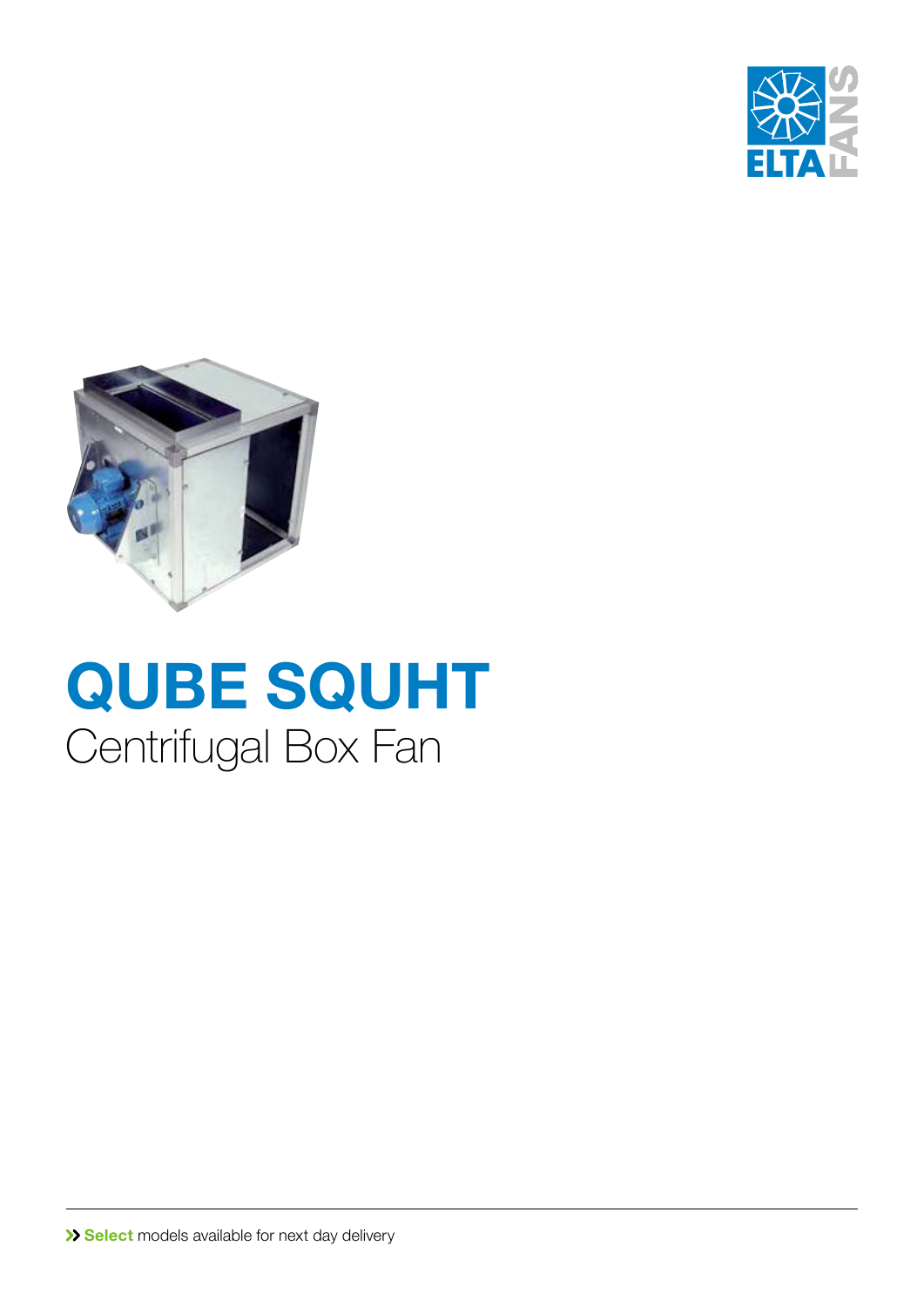### Product Overview

- 6 physical sizes from 315mm to 710mm
- Air volume flow rates of up to 3.9 m<sup>3</sup>/s
- Static pressures up to 1120 Pa
- Suitable for operating temperatures up of to +120°C (in-duct)
- Inverter speed controllable via 1Ph and 3Ph supply
- Interchangeable double skinned panels
- Available in **AC**

**A multi-discharge, double skinned fan unit incorporating a high performance backward curved impeller. The motor is situated out of the airstream making the range suitable for more arduous and elevated temperature applications. Units are supplied as either an end inlet discharge unit (Qube SQUHT) or as a side inlet discharge unit (Qube SQUHTS)\*.**

#### **High Temperature**

Motors are out of the air stream and are not effected by contaminates in the ventilated air. The range is suitable for a wide range of applications from contaminated air to elevated temperatures up to 120°C.

#### **Intelligent Design**

Movable panels allow the inlet and outlet position to be altered on site to suit installation. DW172 models for kitchens meet system velocity requirements.

#### **Low Noise**

Units are constructed from double insulated panels filled with 25mm fibre glass acoustic insulation giving reduced noise levels.

#### **Easy Maintenance**

An easily removable motor/impeller assembly arrangement is ideal for frequent cleaning or maintenance.

#### **Controllability**

\* Add 'S' to product code for side entry.

The Eltadrive range of inverters has been designed encompassing the latest technology and combining robustness with reliability. Using an inverter to control

fans via sensors to reduce fan speed can provide significant cost-savings through lower energy consumption.

#### **Warranty**

Each SQUHT has a 12 month warranty.

#### **Construction**

Constructed from self supporting corrosion-resistant extruded Aluminium section. Assembled with aluminium corners and 25mm thick double skinned removable panels, manufactured from pre-galvanised steel and in-filled with a non flammable mineral wool, 60kg/m³.

#### **Motor**

Three phase multi-voltage IP55 TEFC foot/flange mounted IEC frame motors, wound for either (Delta) 230V/3Ph/50Hz or (Star) at 400V/3Ph/50Hz connection, suitable for speed control when used with the Eltadrive VSD range of frequency inverter controls.

#### **Impeller**

A free running impeller with 7 backwardscurved blades made of sheet steel with surface protection provided by powder coating. The rotating, non-fluted diffuser generates high efficiency levels and favourable acoustic characteristics.

#### **Typical Applications**

- **Kitchens**
- **Restaurants**
- **Schools**
- **Colleges**
- Shops
- Shower Rooms
- **Factories**



#### **Contents**

| Page | Information                        |
|------|------------------------------------|
| 3    | Performance Range Curves           |
| 4    | Performance, SFP & Electrical Data |
| 5    | Sound Data                         |
| 6    | Dimensional Data                   |
|      | Accessories                        |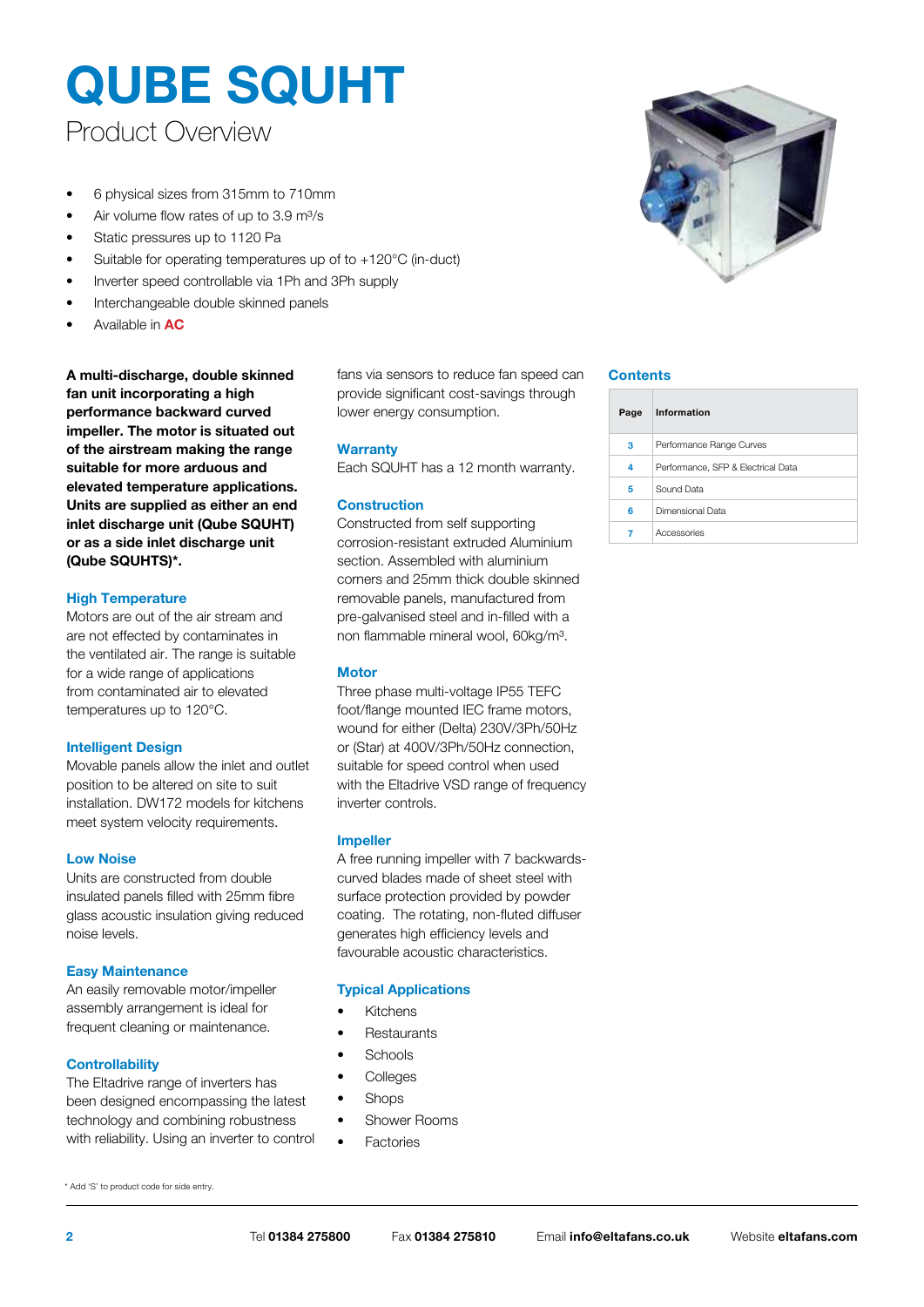Performance Range Curves

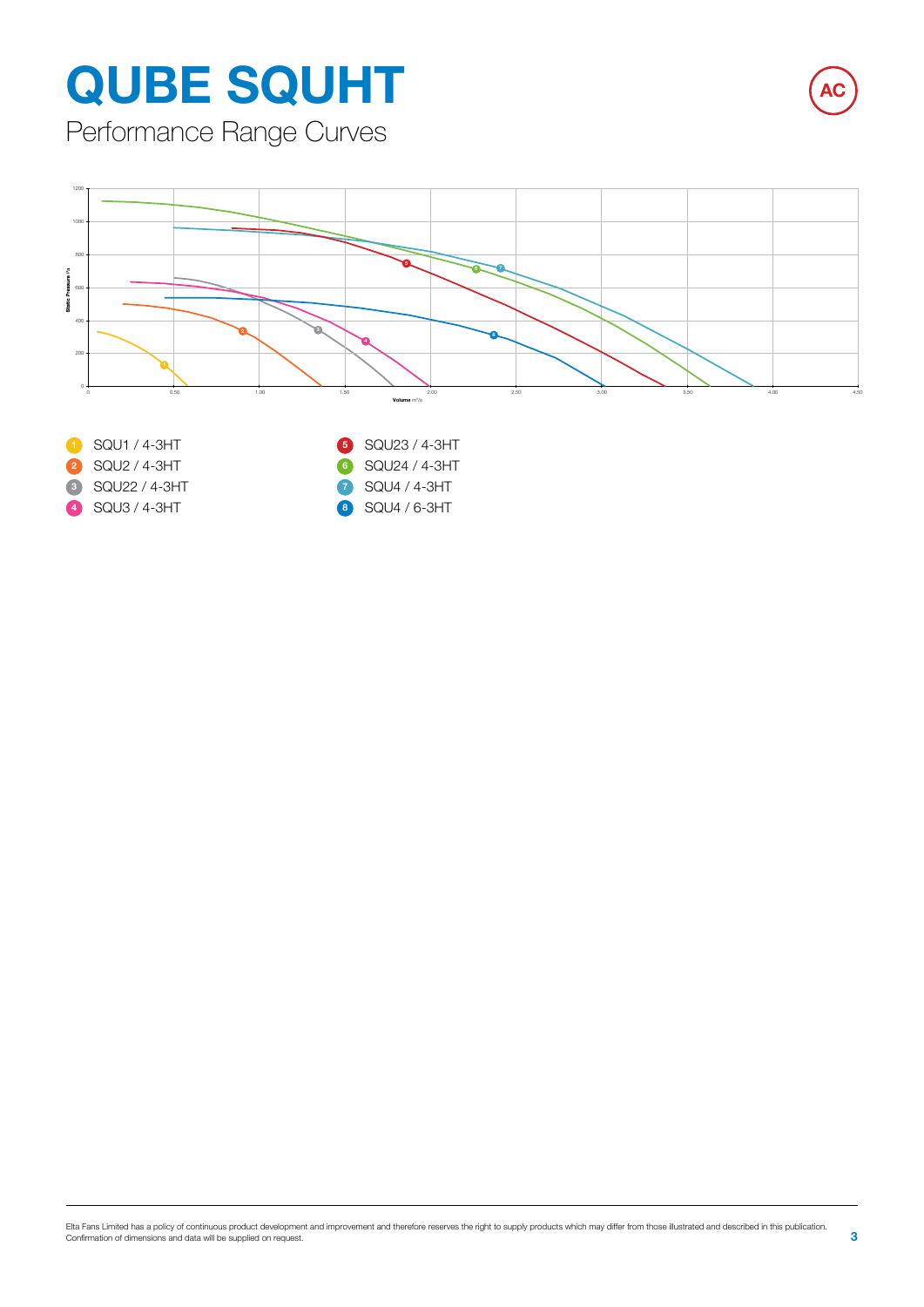# Performance, SFP & Electrical Data **QUBE SQUHT**

#### **Three Phase** 380V to 415V / 50Hz

| Product                    | Speed   | Airflow    |              |       |       | Airflow m <sup>3</sup> /s @ Static Pressure Pa |                |        |                          |                          |                              |                  | <b>At Best</b><br><b>Electrical Data</b><br><b>Efficiency Point</b> |              |                          | dBA                        |                    |          |
|----------------------------|---------|------------|--------------|-------|-------|------------------------------------------------|----------------|--------|--------------------------|--------------------------|------------------------------|------------------|---------------------------------------------------------------------|--------------|--------------------------|----------------------------|--------------------|----------|
| Code                       | r/min   | <b>SFP</b> | $\mathbf{0}$ | 100   | 200   | 300                                            | 400            | 500    | 600                      | 800                      | 1000                         | Overall<br>Eff % | <b>Input</b><br>kW                                                  | Peak<br>Amps | $FLC*$<br><b>Amps</b>    | $FLC$ <sup>#</sup><br>Amps | @ 3m               |          |
|                            |         | $m^3/s$    | 0.582        | 0.478 | 0.354 | 0.162                                          | $\overline{a}$ | ÷      | $\sim$                   | ä,                       | $\ddot{\phantom{1}}$         |                  |                                                                     |              |                          |                            | Inlet              | 51       |
| <b>SQU1/4-3HT</b>          | 1441    | W/(L/s)    | 0.32         | 0.46  | 0.76  | 1.32                                           | $\overline{a}$ | ÷,     |                          | ä,                       | L.                           | 33.4             | 0.252                                                               | 0.81         | 2.30                     | 1.02                       | Outlet             | 53       |
|                            |         |            |              |       |       |                                                |                |        |                          |                          |                              |                  |                                                                     |              |                          |                            | Breakout           | 38       |
|                            |         | $m^3/s$    | 1.367        | 1.241 | 1.115 | 0.968                                          | 0.764          | ÷      | $\overline{a}$           | $\ddot{\phantom{0}}$     | $\ddot{\phantom{1}}$         |                  |                                                                     |              |                          |                            | Inlet              | 57       |
| <b>SQU2/4-3HT</b>          | 1445    | W/(L/s)    | 0.31         | 0.45  | 0.63  | 0.87                                           | 1.14           | $\sim$ | $\sim$                   | $\ddot{\phantom{1}}$     | $\ddot{\phantom{1}}$         | 54.2             | 0.542                                                               | 1.42         | 5.30                     | 2.05                       | Outlet<br>Breakout | 59<br>44 |
|                            |         |            |              |       |       |                                                |                |        |                          |                          |                              |                  |                                                                     |              |                          |                            | Inlet              | 60       |
| <b>SQU22/4-3HT</b><br>1470 | $m^3/s$ | 1.785      | 1.676        | 1.552 | 1.409 | 1.245                                          | 1.051          | 0.800  | L.                       | $\ddot{\phantom{1}}$     | 53.8                         | 1.054            | 2.23                                                                | 8.50         | 3.17                     | Outlet                     | 62                 |          |
|                            | W/(L/s) | 0.50       | 0.58         | 0.67  | 0.76  | 0.88                                           | 1.01           | 1.21   | ä,                       | ä,                       |                              |                  |                                                                     |              |                          | Breakout                   | 47                 |          |
|                            | $m^3/s$ | 1.993      | 1.866        | 1.729 | 1.576 | 1.393                                          | 1.147          | 0.691  | $\overline{\phantom{a}}$ | $\ddot{\phantom{1}}$     |                              |                  |                                                                     |              |                          | Inlet                      | 66                 |          |
| <b>SQU3/4-3HT</b>          | 1471    |            |              |       |       |                                                |                |        |                          |                          |                              | 60.1             | 1.077                                                               | 2.40         | 8.50                     | 3.17                       | Outlet             | 68       |
|                            |         | W/(L/s)    | 0.38         | 0.48  | 0.59  | 0.74                                           | 0.91           | 1.11   | 1.44                     | ÷.                       | ä,                           |                  |                                                                     |              |                          |                            | Breakout           | 47       |
|                            |         | $m^3/s$    | 3.370        | 3.187 | 3.013 | 2.831                                          | 2.634          | 2.423  | 2.201                    | 1.725                    | $\sim$                       | 54.1<br>2.734    |                                                                     |              |                          | 6.20                       | Inlet              | 66       |
| <b>SQU23/4-3HT</b>         | 1445    |            |              |       |       |                                                |                |        |                          |                          |                              |                  |                                                                     | 5.48         | $\overline{\phantom{a}}$ |                            | Outlet             | 68       |
|                            |         | W/(L/s)    | 0.87         | 0.91  | 0.97  | 1.03                                           | 1.11           | 1.20   | 1.30                     | 1.57                     | ä,                           |                  |                                                                     |              |                          |                            | Breakout           | 53       |
|                            |         | $m^3/s$    | 3.635        | 3.493 | 3.348 | 3.195                                          | 3.027          | 2.833  | 2.600                    | 1.951                    | 1.126                        |                  |                                                                     |              |                          |                            | Inlet              | 66       |
| <b>SQU24/4-3HT</b>         | 1435    | W/(L/s)    | 0.54         | 0.63  | 0.72  | 0.81                                           | 0.90           | 1.00   | 1.11                     | 1.44                     | 2.05                         | 58.6             | 2.894                                                               | 5.50         | 7.60                     | 2.80                       | Outlet             | 68       |
|                            |         |            |              |       |       |                                                |                |        |                          |                          |                              |                  |                                                                     |              |                          |                            | Breakout<br>Inlet  | 48<br>66 |
| <b>SQU4/4-3HT</b>          | 1447    | $m^3/s$    | 3.889        | 3.720 | 3.550 | 3.373                                          | 3.185          | 2.980  | 2.745                    | 2.086                    | $\ddot{\phantom{1}}$         | 64.8             | 2.898                                                               | 6.50         | ٠                        | 6.20                       | Outlet             | 68       |
|                            |         | W/(L/s)    | 0.49         | 0.59  | 0.71  | 0.83                                           | 0.99           | 1.17   | 1.37                     | 1.79                     | $\ddot{\phantom{1}}$         |                  |                                                                     |              |                          |                            | Breakout           | 48       |
|                            |         | $m^3/s$    | 3.019        | 2.866 | 2.673 | 2.415                                          | 2.037          | 1.372  | $\sim$                   | $\overline{\phantom{a}}$ | $\ddot{\phantom{1}}$<br>66.9 |                  |                                                                     |              |                          | Inlet                      | 59                 |          |
| <b>SQU4/6-3HT</b>          | 910     |            |              |       |       |                                                |                |        |                          |                          |                              | 1.352            | 3.90<br>7.60                                                        | 2.80         | Outlet                   | 61                         |                    |          |
|                            |         | W/(L/s)    | 0.39         | 0.46  | 0.55  | 0.69                                           | 0.86           | 1.04   | $\sim$                   | $\overline{\phantom{a}}$ | $\sim$                       |                  |                                                                     |              |                          | Breakout                   | 46                 |          |

**AC**

The unit is supplied as either an end inlet vertical discharge unit (SQU-HT) or as a side inlet vertical discharge unit (SQU-HTS).

\* FLC Amps at 230V / 1Ph / 50Hz input before a 1Ph to 3Ph Variable Speed Drive. # FLC Amps at 400V / 3Ph / 50Hz input before a 3Ph to 3Ph Variable Speed Drive.

Exempt from ErP of the European Parliament.

A variable speed drive (Eltadrive) must be installed with this fan. Data provided is at standard air density of 1.2 kg/m³.

Peak Amps @ 400V / 3PH / 50Hz.

The overall A-weighted sound pressure level is at a distance of 3m with spherical free-field propagation. It is expressed in dB re-20μPa and is presented for comparative purposes only.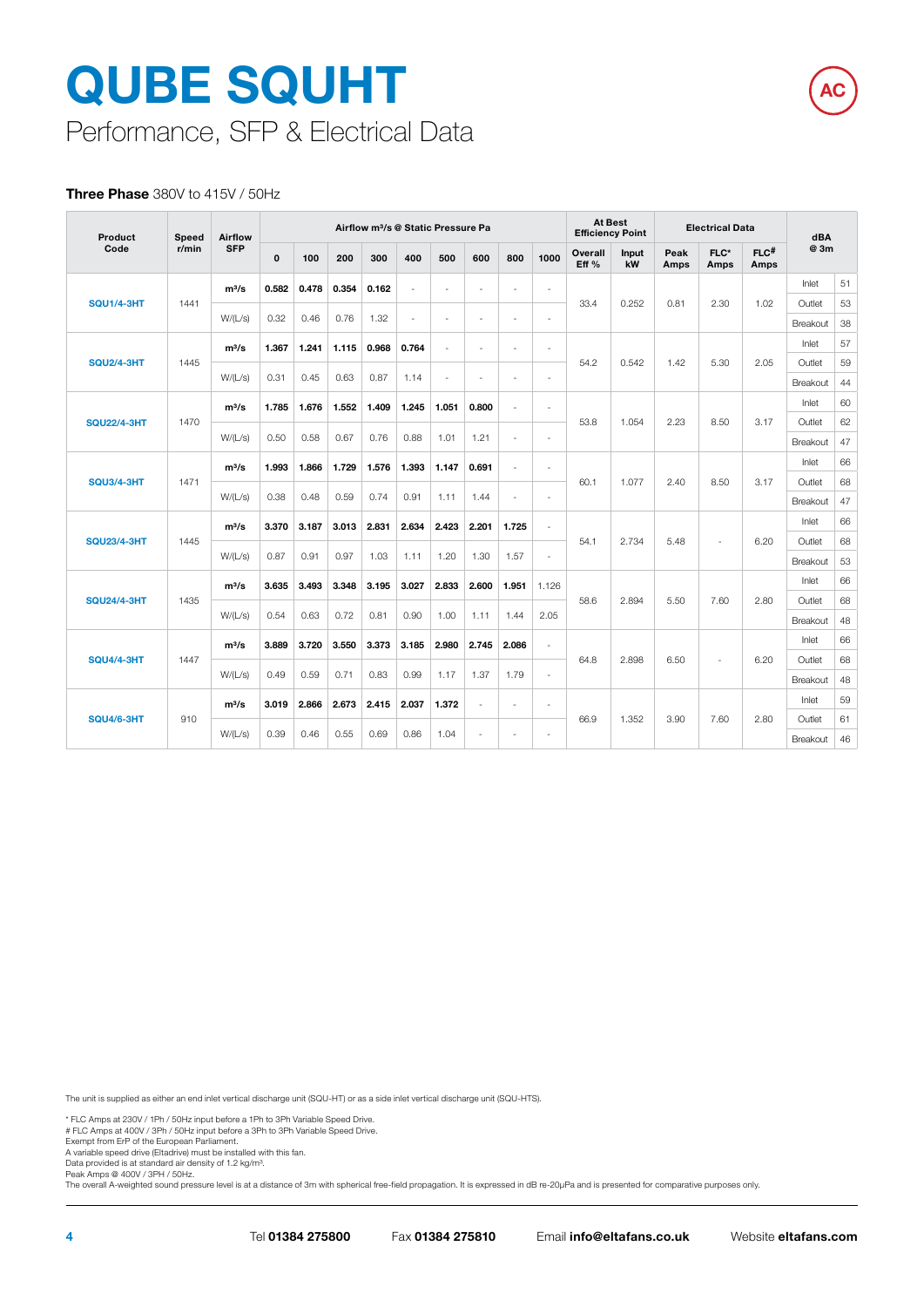# **QUBE SQUHT** Sound Data

#### **Three Phase** 380V to 415V / 50Hz

| Product            | Speed |                 |      |       |       | Sound Power Level dBW @ Octave Band Hz |      |      |      |      | Total |
|--------------------|-------|-----------------|------|-------|-------|----------------------------------------|------|------|------|------|-------|
| Code               | r/min |                 | 63Hz | 125Hz | 250Hz | 500Hz                                  | 1kHz | 2kHz | 4kHz | 8kHz | dB    |
|                    |       | Inlet           | 62   | 66    | 70    | 70                                     | 66   | 62   | 57   | 53   | 75    |
| <b>SQU1/4-3HT</b>  | 1441  | Outlet          | 64   | 68    | 72    | 72                                     | 68   | 64   | 59   | 55   | 77    |
|                    |       | <b>Breakout</b> | 63   | 65    | 63    | 57                                     | 52   | 44   | 37   | 28   | 69    |
|                    |       | Inlet           | 68   | 72    | 76    | 76                                     | 72   | 68   | 63   | 59   | 81    |
| <b>SQU2/4-3HT</b>  | 1445  | Outlet          | 70   | 74    | 78    | 78                                     | 74   | 70   | 65   | 61   | 83    |
|                    |       | Breakout        | 69   | 71    | 69    | 63                                     | 54   | 44   | 36   | 33   | 75    |
|                    |       | Inlet           | 72   | 76    | 80    | 79                                     | 76   | 71   | 67   | 62   | 85    |
| <b>SQU22/4-3HT</b> | 1470  | Outlet          | 74   | 78    | 82    | 81                                     | 78   | 73   | 69   | 64   | 87    |
|                    |       | Breakout        | 73   | 75    | 73    | 66                                     | 59   | 52   | 43   | 38   | 79    |
|                    | 1471  | Inlet           | 72   | 76    | 79    | 79                                     | 75   | 71   | 67   | 62   | 84    |
| <b>SQU3/4-3HT</b>  |       | Outlet          | 74   | 78    | 81    | 81                                     | 77   | 73   | 69   | 64   | 86    |
|                    |       | Breakout        | 73   | 75    | 72    | 66                                     | 58   | 52   | 43   | 38   | 79    |
|                    |       | Inlet           | 78   | 82    | 86    | 85                                     | 81   | 77   | 73   | 68   | 91    |
| <b>SQU23/4-3HT</b> | 1445  | Outlet          | 80   | 84    | 88    | 87                                     | 83   | 79   | 75   | 70   | 93    |
|                    |       | Breakout        | 79   | 81    | 79    | 72                                     | 62   | 53   | 42   | 36   | 85    |
|                    |       | Inlet           | 78   | 82    | 86    | 85                                     | 81   | 77   | 73   | 68   | 91    |
| <b>SQU24/4-3HT</b> | 1435  | Outlet          | 80   | 84    | 88    | 87                                     | 83   | 79   | 75   | 70   | 93    |
|                    |       | Breakout        | 79   | 81    | 79    | 72                                     | 62   | 53   | 42   | 36   | 85    |
|                    |       | Inlet           | 78   | 82    | 86    | 85                                     | 81   | 77   | 73   | 68   | 91    |
| <b>SQU4/4-3HT</b>  | 1447  | Outlet          | 80   | 84    | 88    | 87                                     | 83   | 79   | 75   | 70   | 93    |
|                    |       | Breakout        | 77   | 76    | 73    | 68                                     | 59   | 52   | 41   | 33   | 81    |
|                    |       | Inlet           | 73   | 76    | 79    | 78                                     | 74   | 70   | 65   | 61   | 84    |
| <b>SQU4/6-3HT</b>  | 910   | Outlet          | 75   | 78    | 81    | 80                                     | 76   | 72   | 67   | 63   | 86    |
|                    |       | Breakout        | 74   | 75    | 72    | 65                                     | 56   | 49   | 42   | 31   | 79    |

Data provided at standard air density of 1.2 kg/m<sup>3</sup>.

Tests and preparation of the sound data have been carried out in accordance with BS 848 Part 2:1985 at 50% peak pressure. The Sound Power Level Spectra are in dB re-1pW.

**AC**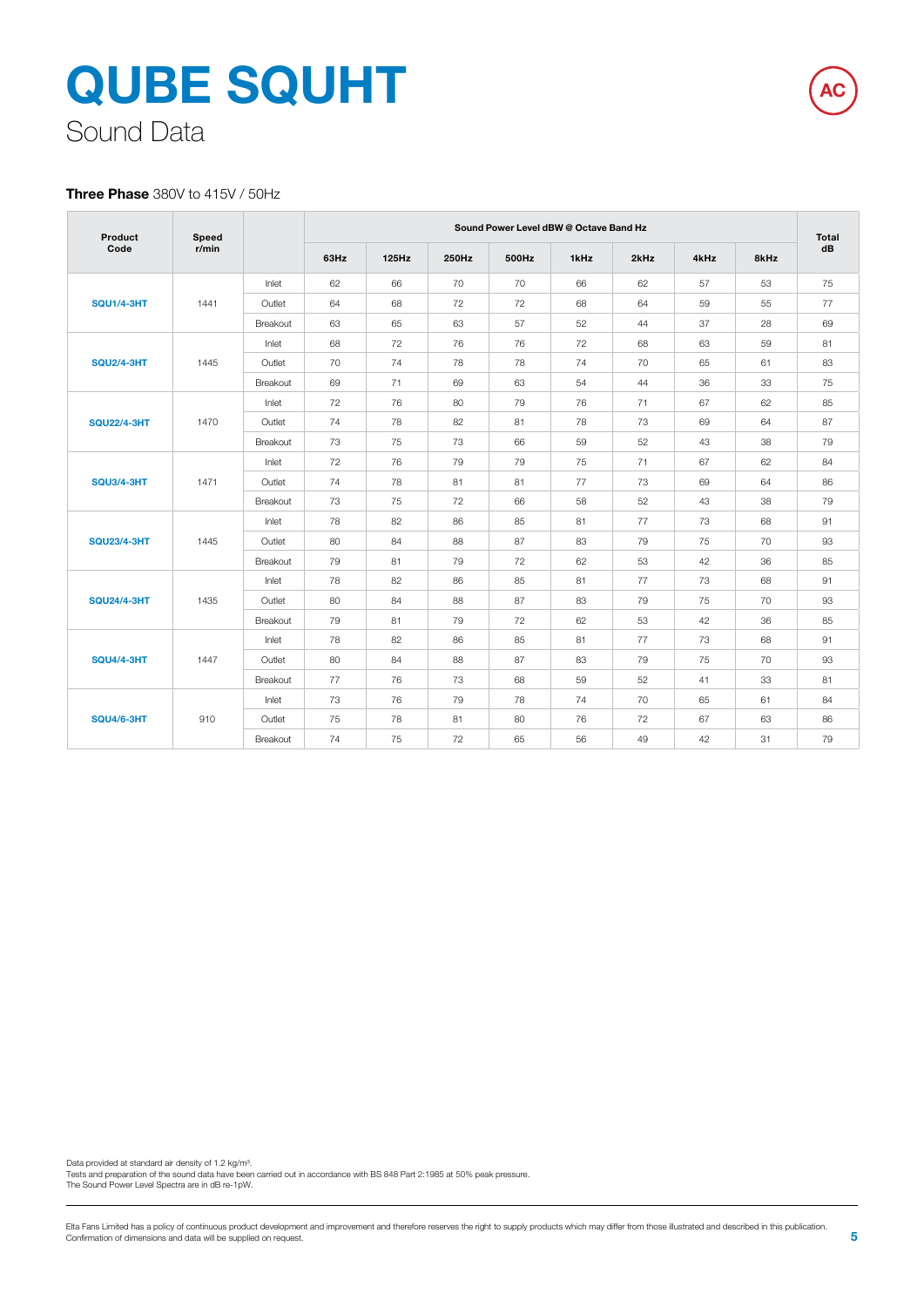

Dimensional Data

#### **Three Phase**

| Product<br>Code*   | A    | B   | C   | D  | SPIGOT Ø | Side<br>Inlet | Outlet    | Weight<br>kg |
|--------------------|------|-----|-----|----|----------|---------------|-----------|--------------|
| <b>SQU1/4-3HT</b>  | 500  | 197 | 280 | 63 | 315      | 203 x 440     | 219 x 440 | 43           |
| <b>SQU2/4-3HT</b>  | 670  | 213 | 350 | 80 | 500      | 320 x 610     | 273 x 610 | 70           |
| <b>SQU22/4-3HT</b> | 670  | 257 | 350 | 80 | 400      | 320 x 610     | 273 x 610 | 89           |
| <b>SQU3/4-3HT</b>  | 820  | 257 | 350 | 80 | 560      | 420 x 740     | 303 x 740 | 114          |
| <b>SQU23/4-3HT</b> | 820  | 293 | 474 | 80 | 500      | 420 x 740     | 303 x 740 | 144          |
| <b>SQU24/4-3HT</b> | 1020 | 293 | 474 | 99 | 630      | 571 x 940     | 352 x 940 | 173          |
| <b>SQU4/4-3HT</b>  | 1020 | 293 | 474 | 99 | 710      | 571 x 940     | 352 x 940 | 172          |
| <b>SQU4/6-3HT</b>  | 1020 | 293 | 474 | 99 | 710      | 571 x 940     | 352 x 940 | 190          |





\* Add 'S' to product code for side entry. Dimensions are in mm.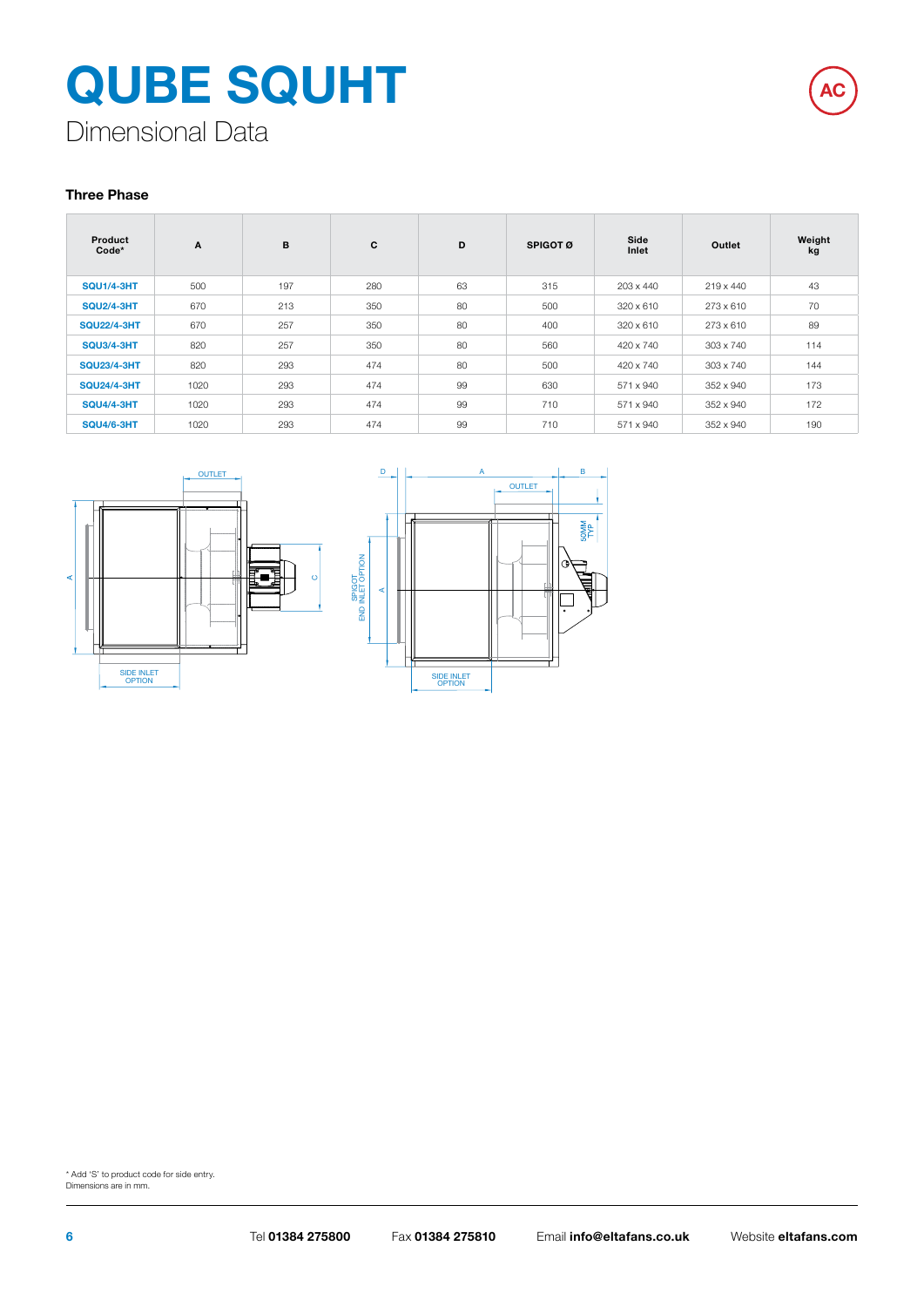

### Accessories

#### **Three Phase**

| Product<br>$Code*$ | <b>Eltadrive Variable</b><br><b>Speed Drive</b><br><b>1PH-3PH IP66</b> | <b>Eltadrive Variable</b><br><b>Speed Drive</b><br><b>1PH-3PH IP20</b> | <b>Eltadrive Variable</b><br><b>Speed Drive</b><br><b>3PH-3PH IP66</b> | <b>Eltadrive Variable</b><br><b>Speed Drive</b><br>3PH-3PH IP20 | <b>Flanged Silencer</b><br>1D Unpodded | <b>Flanged Silencer</b><br>2D<br><b>Unpodded</b> |
|--------------------|------------------------------------------------------------------------|------------------------------------------------------------------------|------------------------------------------------------------------------|-----------------------------------------------------------------|----------------------------------------|--------------------------------------------------|
| <b>SOU1/4-3HT</b>  | 149-ODE3-12037-1KB1Y                                                   | 149-ODE3-12037-1KB12                                                   | 49-ODE3-14075-3KA1Y                                                    | 149-ODE3-14075-3KA12                                            | 068-0315-1DENP                         | 068-0315-2DENP                                   |
| <b>SQU2/4-3HT</b>  | 149-ODE3-12075-1KB1Y                                                   | 149-ODE3-12075-1KB12                                                   | 149-ODE3-14075-3KA1Y                                                   | 149-ODE3-14075-3KA12                                            | 068-0500-1DENP                         | 068-0500-2DENP                                   |
| <b>SQU22/4-3HT</b> | 149-ODE3-12151-1KB1Y                                                   | 149-ODE3-12150-1KB12                                                   | 149-ODE3-14150-3KA1Y                                                   | 149-ODE3-14150-3KA12                                            | 068-0400-1DENP                         | 068-0400-2DENP                                   |
| <b>SQU3/4-3HT</b>  | 149-ODE3-12151-1KB1Y                                                   | 149-ODE3-12150-1KB12                                                   | 149-ODE3-14150-3KA1Y                                                   | 149-ODE3-14150-3KA12                                            | 068-0560-1DENP                         | 068-0560-2DENP                                   |
| <b>SQU23/4-3HT</b> | $\sim$                                                                 | $\blacksquare$                                                         | 149-ODE3-24400-3KA4Y                                                   | 149-ODE3-24400-3KA42                                            | 068-0500-1DENP                         | 068-0500-2DENP                                   |
| <b>SQU24/4-3HT</b> | $\overline{\phantom{a}}$                                               | $\sim$                                                                 | 149-ODE3-24400-3KA4Y                                                   | 149-ODE3-24400-3KA42                                            | 068-0630-1DENP                         | 068-0630-2DENP                                   |
| <b>SQU4/4-3HT</b>  | ٠                                                                      | $\blacksquare$                                                         | 149-ODE3-24400-3KA4Y                                                   | 149-ODE3-24400-3KA42                                            | 068-0710-1DFNP                         | 068-0710-2DENP                                   |
| <b>SQU4/6-3HT</b>  | 149-ODE3-22220-1KB4Y                                                   | 149-ODE3-22220-1KB42                                                   | 149-ODE3-24220-3KA4Y                                                   | 149-ODE3-24220-3KA42                                            | 068-0710-1DFNP                         | 068-0710-2DENP                                   |

| <b>Product Code</b> | <b>High Temperature</b><br><b>Flexible Connectors</b><br>(each) | <b>Matching Flanges</b><br>(each) | <b>TPI Transition</b><br>Piece † (Inlet) | <b>TPO Transition</b><br>Piece (Outlet) | <b>Vertical Weather</b><br>Hood ± | Wiring<br>Diagram |
|---------------------|-----------------------------------------------------------------|-----------------------------------|------------------------------------------|-----------------------------------------|-----------------------------------|-------------------|
| <b>SQU1/4-3HT*</b>  | 063-0315-PU250                                                  | 061B-0315                         | 260-SOU-TPI-A                            | 260-SQU-TPO-A                           | 064-SOU-WHV-A                     | 152-600           |
| <b>SQU2/4-3HT*</b>  | 063-0500-PU250                                                  | 061B-0500                         | 260-SQU-TPI-B                            | 260-SQU-TPO-B                           | 064-SOU-WHV-B                     | 152-600           |
| <b>SQU22/4-3HT*</b> | 063-0400-PU250                                                  | 061B-0400                         | 260-SQU-TPI-C                            | 260-SQU-TPO-C                           | 064-SOU-WHV-B                     | 152-600           |
| <b>SQU3/4-3HT*</b>  | 063-0560-PU250                                                  | 061B-0560                         | 260-SQU-TPI-D                            | 260-SQU-TPO-D                           | 064-SQU-WHV-C                     | 152-600           |
| <b>SQU23/4-3HT*</b> | 063-0500-PU250                                                  | 061B-0500                         | 260-SOU-TPI-F                            | 260-SQU-TPO-F                           | 064-SQU-WHV-C                     | 152-600           |
| SQU24/4-3HT*        | 063-0630-PU250                                                  | 061B-0630                         | 260-SOU-TPI-F                            | 260-SQU-TPO-F                           | 064-SOU-WHV-D                     | 152-600           |
| <b>SQU4/4-3HT*</b>  | 063-0710-PU250                                                  | 061B-0710                         | 260-SQU-TPI-G                            | 260-SQU-TPO-G                           | 064-SOU-WHV-D                     | 152-600           |
| <b>SQU4/6-3HT*</b>  | 063-0710-PU250                                                  | 061B-0710                         | 260-SQU-TPI-G                            | 260-SQU-TPO-G                           | 064-SQU-WHV-D                     | 152-600           |



#### **Fan & inverter packages available.**  Please contact Elta Fans for more information.

\* Add 'S' to product code for side entry. † HTS model only. ‡ For horizontal discharge only.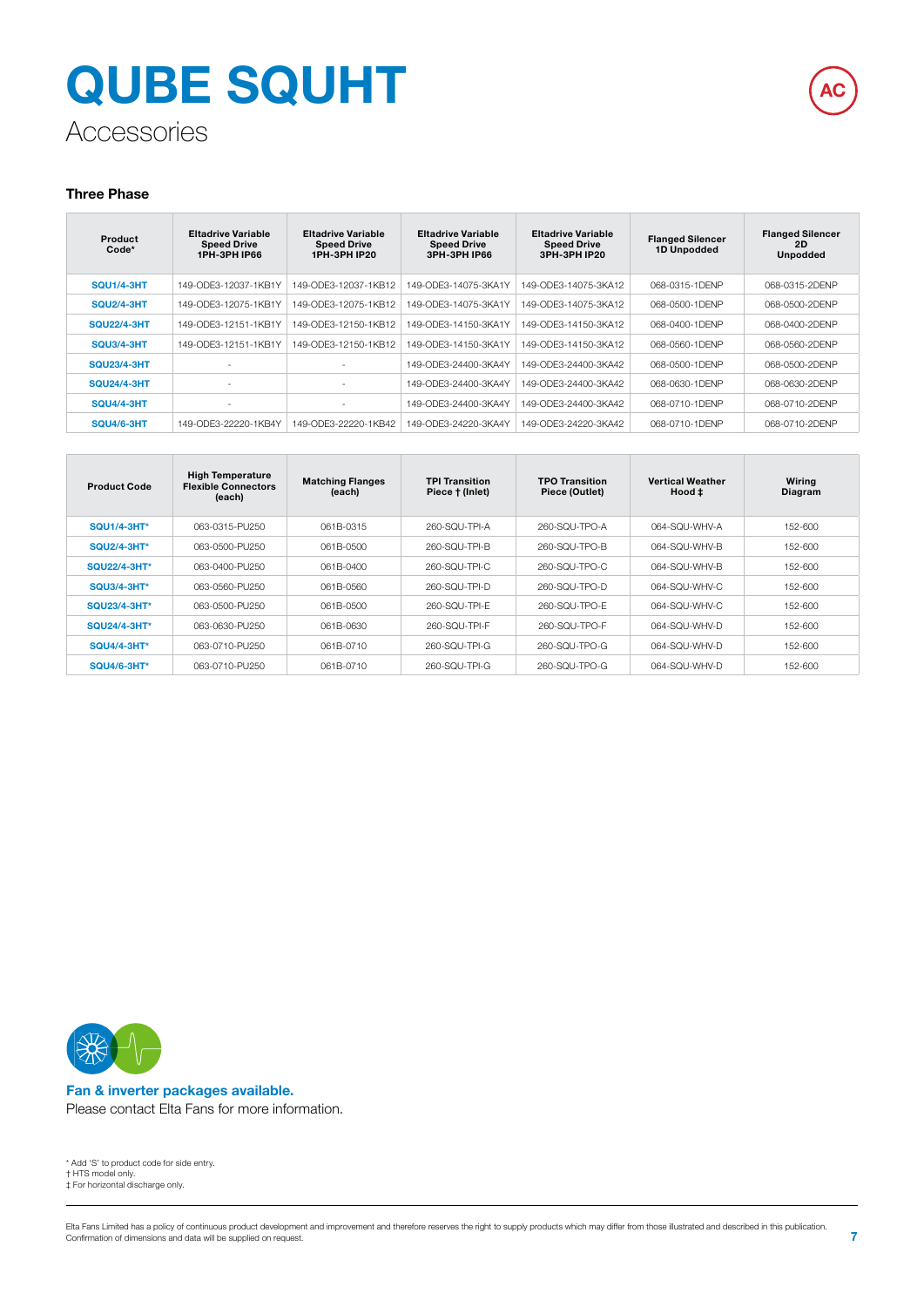## IP20 LIADRIVE VARIABL SPEED DRIVES

- Up to 22kW
- Built in PI control, EMC filter (C1) & brake chopper
- Application macros for industrial fan operation
- Bluetooth<sup>®</sup> connectivity
- Controls multiple motor types: IE2, 3, 4, IM, PM, BLDC and SynRM
- Operates up to 50\*C

#### **Overview**

Compact, robust and reliable general purpose drive for panel mounting.

#### **Simply Power Up**

Eltadrive E3 provides precise motor control and energy savings using the factory settings. Simply power up and the drive can immediately deliver energy savings. 14 basic parameters allow simple adjustment for your application if required, with up to 50 parameters available in total for a highly flexible performance.

#### **Power Supply**

Connects at top.

**Fast Connection** 5mm rising clamp terminals with captive screws.

#### **Quick Reference**

Integrated help card.

#### **Modbus RTS & CANopen**

On board as standard.

#### **SmartStart**

Rapid parameter cloning and Bluetooth® PC interface.

#### **Motor Supply**

Connects at base.

#### **Dimensional Data**

| Model       | Size         | Height | Width | Depth | Weight<br>kg         | <b>Fixings</b> |
|-------------|--------------|--------|-------|-------|----------------------|----------------|
|             |              | 173    | 83    | 123   | 1.0                  | $4 \times M5$  |
|             | C            | 221    | 110   | 150   | $\rightarrow$<br>1.1 | $4 \times M5$  |
| <b>IP20</b> | $\circ$<br>ت | 261    | 131   | 175   | 3.2                  | $4 \times M5$  |
|             | 4            | 420    | 171   | 212   | 9.1                  | $4 \times M8$  |

Dimensions in mm.

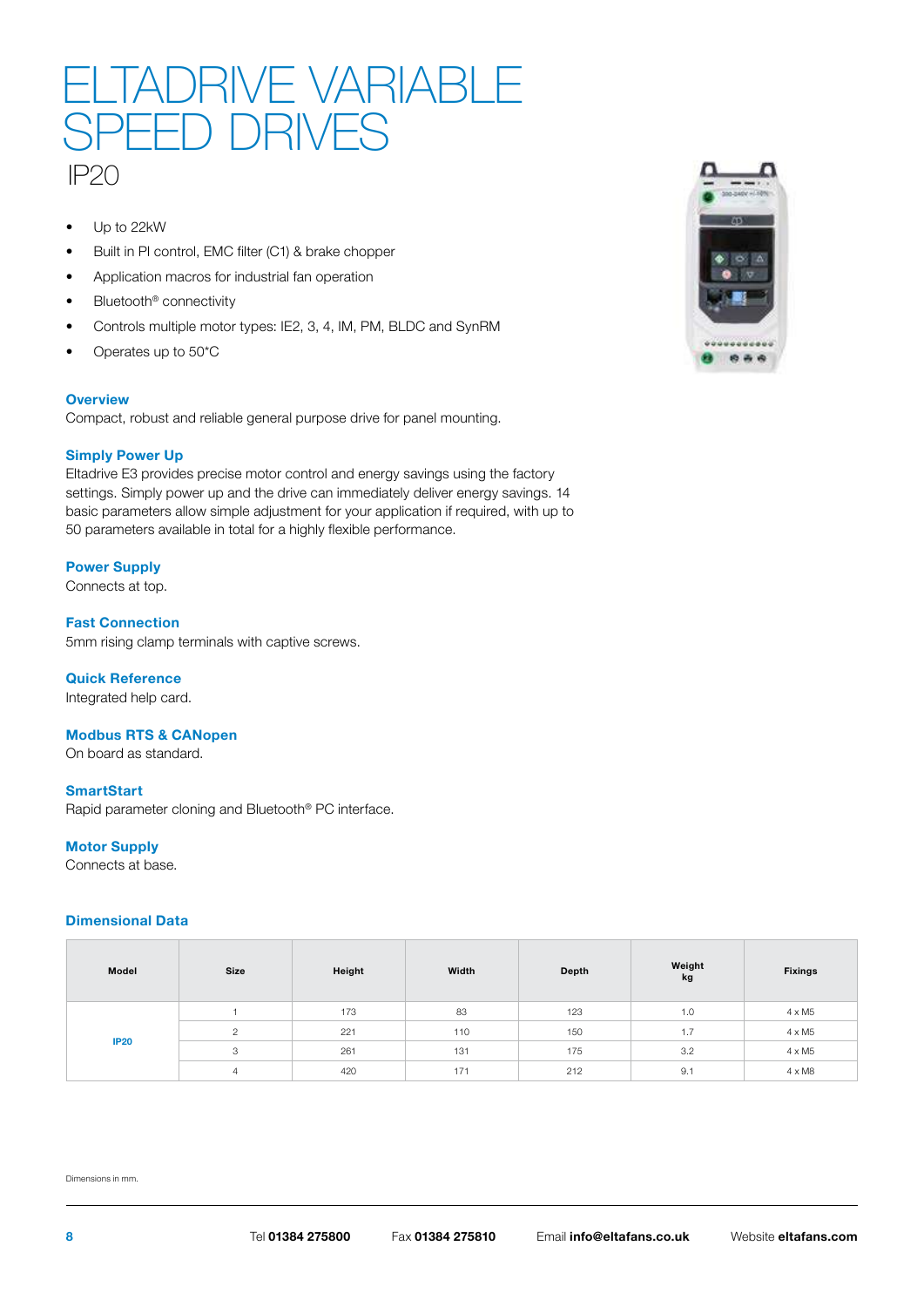

- Up to 7.5kW
- Conformal coating as standard
- Switched or Non-Switched

#### **Overview**

Enclosed drives for direct machine mounting, dust-tight and ready for washdown duty.

#### **Dust Tight Design**

Install directly on your processing equipment and be sure of protection from dust and contaminants.

#### **Washdown Ready**

With a sealed ABS enclosure and corrosion resistant heatsink, the Eltadrive E3 IP66 is ideal for high-pressure washdown applications.

#### **Eltadrive E3 IP66 Switched**

Simply wire up the drive, turn the inbuilt potentiometer and the motor will start running - allowing immediate energy savings.

#### **Coated Heatsink as Standard**

Ideal for hygiene based operations requiring washdown such as food & beverage.

**Fanless Heatsink** For reliable, cost effective operation.

**Local Speed Potentiometer**

**Run Reverse / Off / Run Forward Switch**

#### **Lockable Mains**

Disconnect / Isolator.

#### **Dimensional Data**

| Model       | Size | Height | Width | Depth | Weight<br>kg | <b>Fixings</b> |
|-------------|------|--------|-------|-------|--------------|----------------|
| <b>IP66</b> |      | 232    | 161   | 179   | 3.1          | $4 \times M4$  |
|             |      | 257    | 188   | 187   | 4.1          | $4 \times M4$  |
|             | o    | 310    | 211   | 252   | 7.6          | $4 \times M4$  |





Elta Fans Limited has a policy of continuous product development and improvement and therefore reserves the right to supply products which may differ from those illustrated and described in this publication.<br>Confirmation o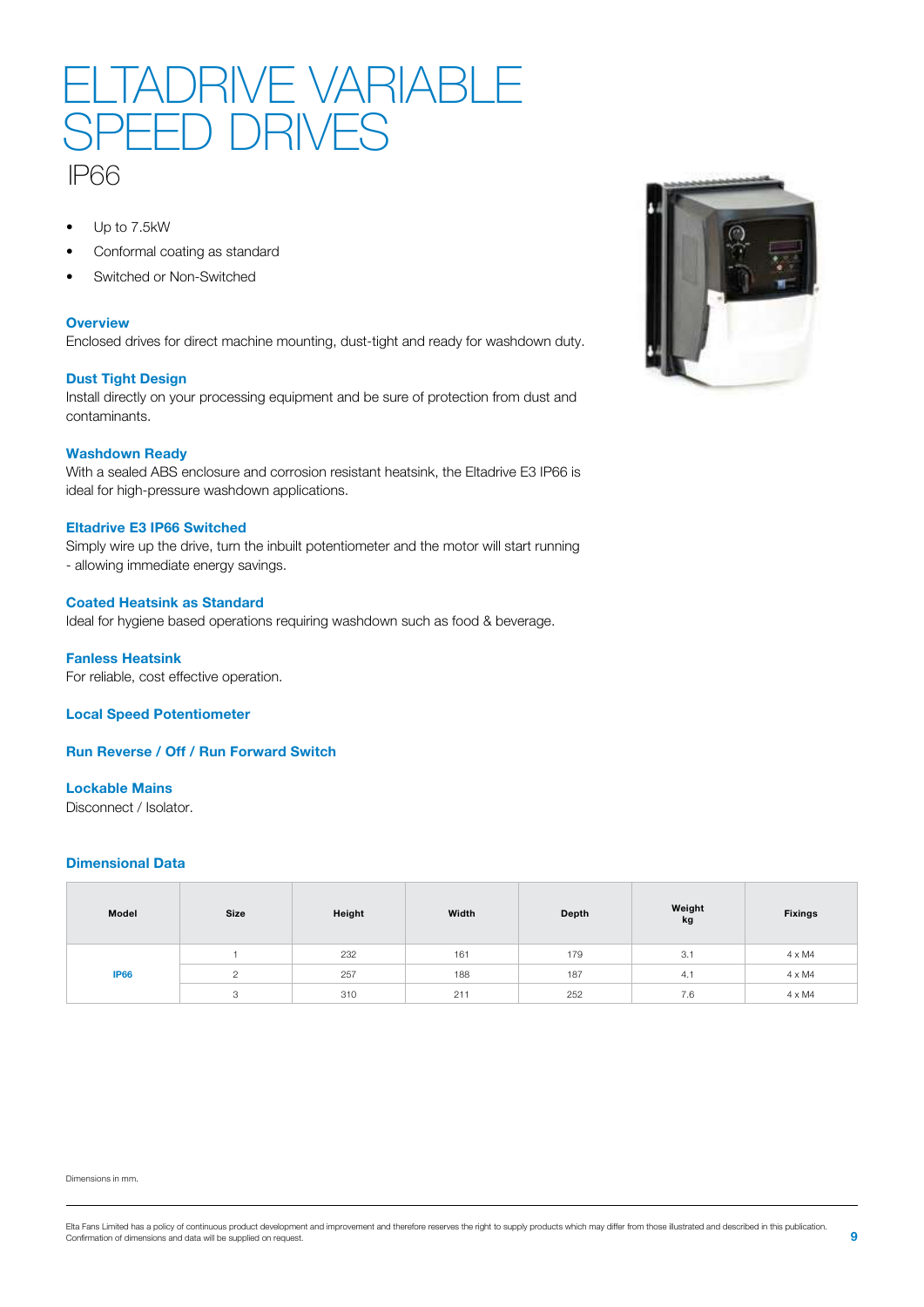

- Ideal for bolting directly to fan flange
- Ideal for all axial fans
- Ideal for cross talk elimination
- Ideal for flexible or spiral ducting

#### **Overview**

Elta Fans are able to provide 2 types of cylindrical silencers as standard; Type DENP (without pod) and DEP (with pod), these are categorised as follows; Compact Silencers (ENP / EP), Standard Silencers (ENP / EP / Melinex).

#### **Construction**

Both types are rigidly constructed in galvanised sheet steel, with a highly absorbent sound attenuating lining between the outer casing and the inner perforated steel lining. The end faces of the silencer has a series of threaded holes for direct mounting to the fixing flange/flexible collar. The EP (podded versions) will provide an improved level of attenuation. The inner acoustic pod is constructed from perforated steel sheet with a sound absorbent infill.

Melinex lined silencers must be used to prevent grease impregnation into the acoustic media for kitchen extract applications as prescribed in DW/172 HVAC Specification For Kitchen Ventilation Systems. For Melinex insertion losses, please contact Elta Fans. Silencers can be provided with differing lengths:  $1D = 1$  times diameter, 2D = 2 times diameter. The Velocity through podded silencer should not exceed 15m/s.

#### **Silencer Attenuation**

To determine the sound level of a fan fitted with a silencer, the dynamic insertion loss should be subtracted from the sound power level spectrum (dBW) of the fan. This should be done for the entire octave band mid-frequency spectrum. The fan dBW ratings and silencer attenuation apply equally to in duct applications, with a silencer connected between the fan and the duct system.

#### **Dynamic Insertion Loss**

The silencer attenuation is defined as the "dynamic insertion loss". The values quoted in the tables represent the difference between the sound power level of a fan and silencer combination (dBW) and that of the fan alone (dBW). The dynamic insertion losses shown are the attenuations recorded under ideal working conditions. The achieved attenuation will vary according to the air velocity and flow pattern in the airways. Noise regeneration can occur at higher velocities, especially in EP silencers.

#### **Square / Rectangular Silencers**

In highly noise sensitive areas, where the circular silencers cannot achieve the necessary attenuation levels, Elta can design and build optional splitter silencers for greater effect.

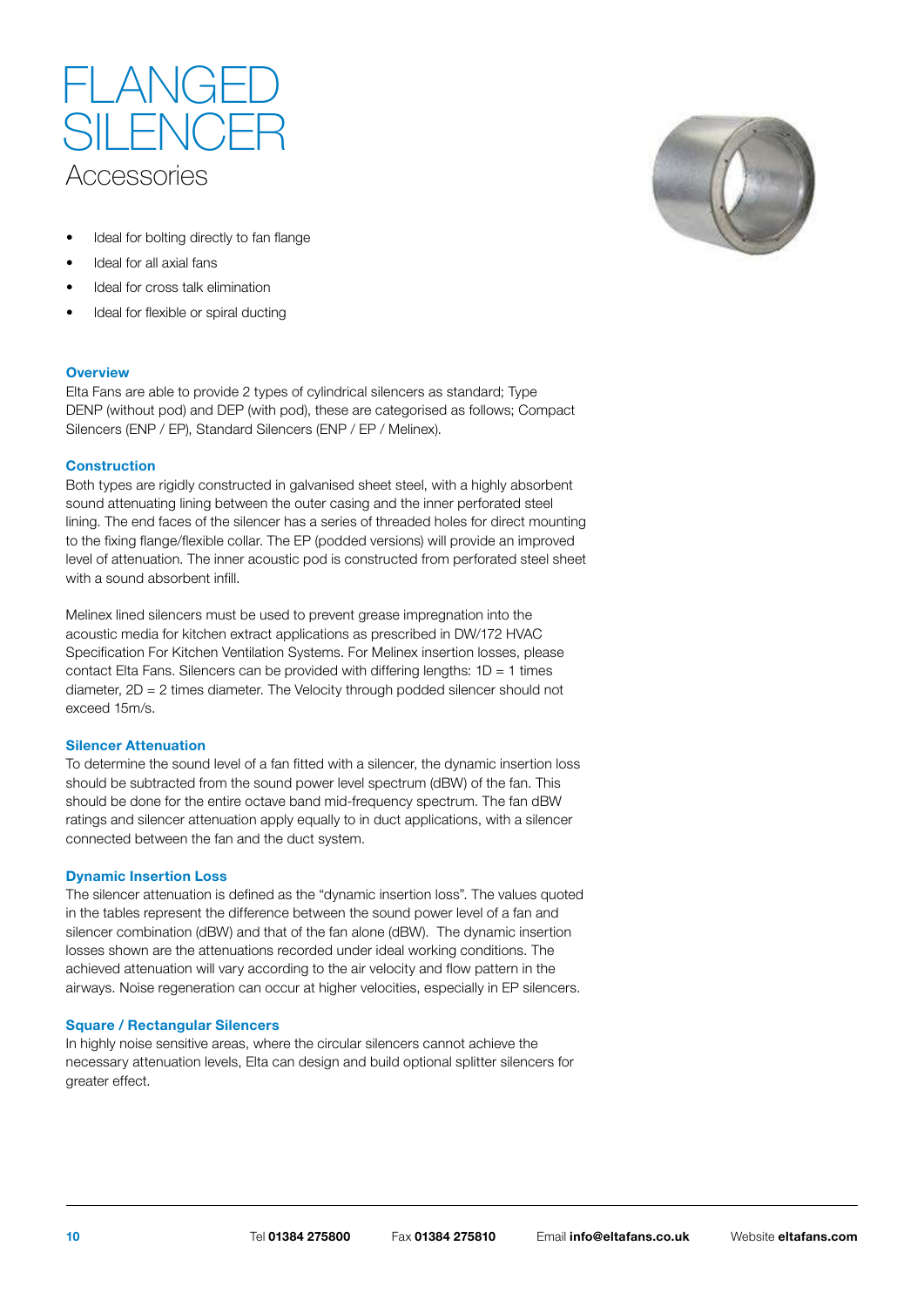## Dynamic Insertion Loss & Pressure Graphs -l Al **SILENCER**

#### **Dynamic Insertion Loss**

| <b>Fan Size</b> | Silencer        | <b>Silencer</b> | Insertion Loss @ Octave Band (Hz) |       |       |       |       |       |       |       |  |  |
|-----------------|-----------------|-----------------|-----------------------------------|-------|-------|-------|-------|-------|-------|-------|--|--|
|                 | Length          | <b>Type</b>     | 63                                | 125   | 250   | 500   | 1k    | 2k    | 4k    | 8k    |  |  |
|                 |                 | <b>ENP</b>      | $-2$                              | $-5$  | $-6$  | $-9$  | $-13$ | $-11$ | $-6$  | $-6$  |  |  |
| 1D              |                 | EP              | $-4$                              | $-6$  | $-8$  | $-11$ | $-18$ | $-19$ | $-17$ | $-14$ |  |  |
| 0315-0560       |                 | <b>ENP</b>      | $-4$                              | $-8$  | $-12$ | $-17$ | $-23$ | $-17$ | $-12$ | $-10$ |  |  |
|                 | 2D              | EP              | $-7$                              | $-10$ | $-12$ | $-21$ | $-26$ | $-26$ | $-24$ | $-22$ |  |  |
|                 |                 | <b>ENP</b>      | $-3$                              | $-4$  | $-9$  | $-15$ | $-15$ | $-8$  | $-7$  | $-6$  |  |  |
|                 | 1D              | EP              | $-4$                              | $-6$  | $-8$  | $-17$ | $-23$ | $-20$ | $-18$ | $-10$ |  |  |
|                 | 0630-0710<br>2D | <b>ENP</b>      | $-6$                              | $-8$  | $-13$ | $-22$ | $-22$ | $-13$ | $-12$ | $-9$  |  |  |
|                 |                 | EP              | $-8$                              | $-11$ | $-16$ | $-27$ | $-32$ | $-31$ | $-29$ | $-19$ |  |  |







For Ø250 podded pressure losses, please contact Elta Fans.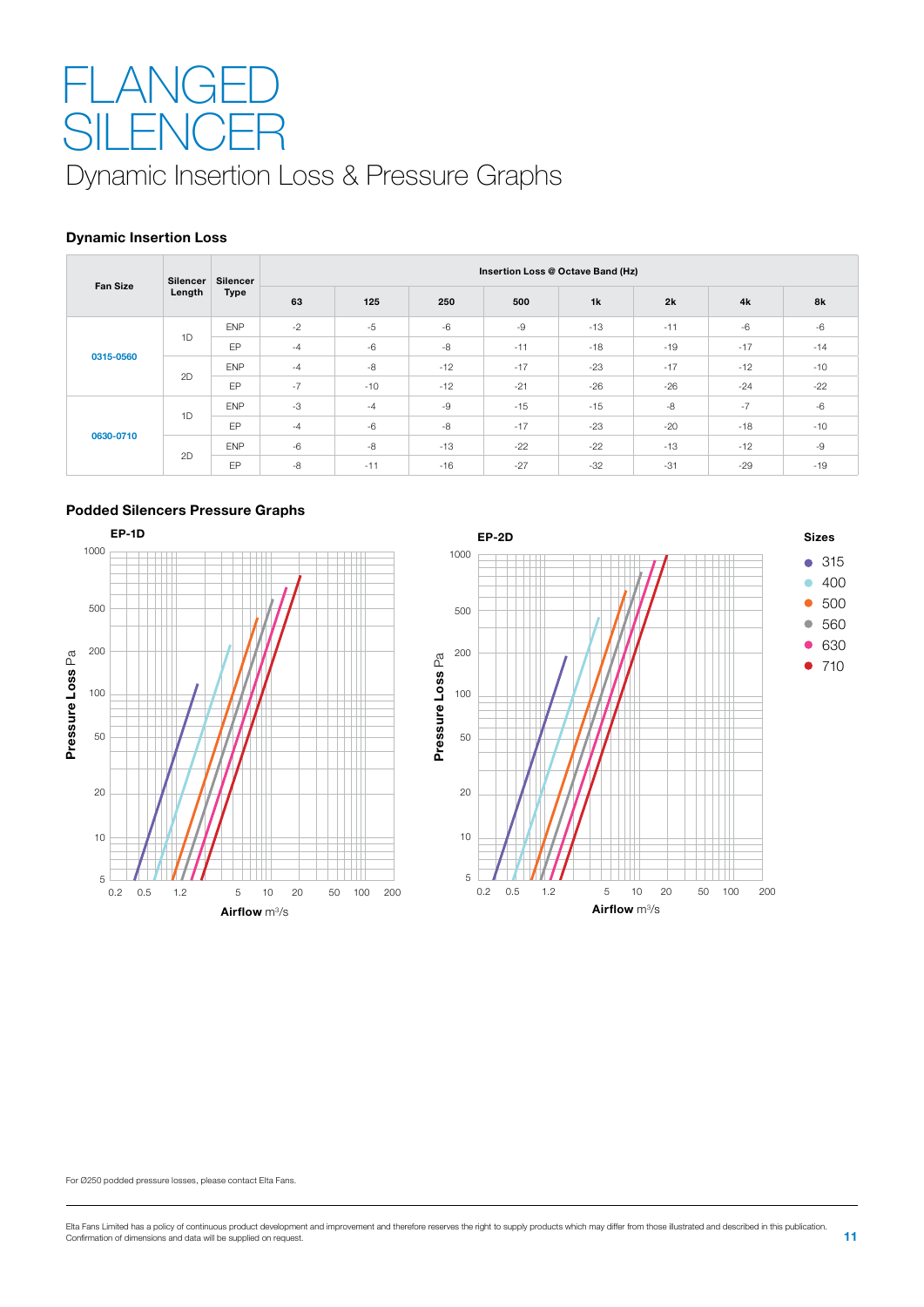

#### Silencer 1DENP Unpodded

| <b>Product Code</b> | Fan<br><b>Dia</b> | A   | в   | C  | D   | E.  | Weight<br>kg |
|---------------------|-------------------|-----|-----|----|-----|-----|--------------|
| 068-0315-1DENP      | 315               | 315 | 416 | 8  | M8  | 355 | 9            |
| 068-0400-1DENP      | 400               | 400 | 503 | 8  | M10 | 450 | 13           |
| 068-0500-1DENP      | 500               | 500 | 657 | 12 | M10 | 560 | 18           |
| 068-0560-1DENP      | 560               | 560 | 714 | 12 | M10 | 620 | 22           |
| 068-0630-1DENP      | 630               | 630 | 784 | 12 | M10 | 690 | 26           |
| 068-0710-1DENP      | 710               | 710 | 864 | 16 | M10 | 770 | 32           |

#### Silencer 2DENP Unpodded

| <b>Product Code</b> | Fan<br><b>Dia</b> | A    | B   | C  | D              | E   | Weight<br>kg |
|---------------------|-------------------|------|-----|----|----------------|-----|--------------|
| 068-0315-2DENP      | 315               | 630  | 416 | 8  | M <sub>8</sub> | 355 | 15           |
| 068-0400-2DENP      | 400               | 800  | 503 | 8  | M10            | 450 | 22           |
| 068-0500-2DENP      | 500               | 1000 | 657 | 12 | M10            | 560 | 32           |
| 068-0560-2DENP      | 560               | 1120 | 714 | 12 | M10            | 620 | 39           |
| 068-0630-2DENP      | 630               | 1260 | 784 | 12 | M10            | 690 | 48           |
| 068-0710-2DENP      | 710               | 1420 | 864 | 16 | M10            | 770 | 59           |

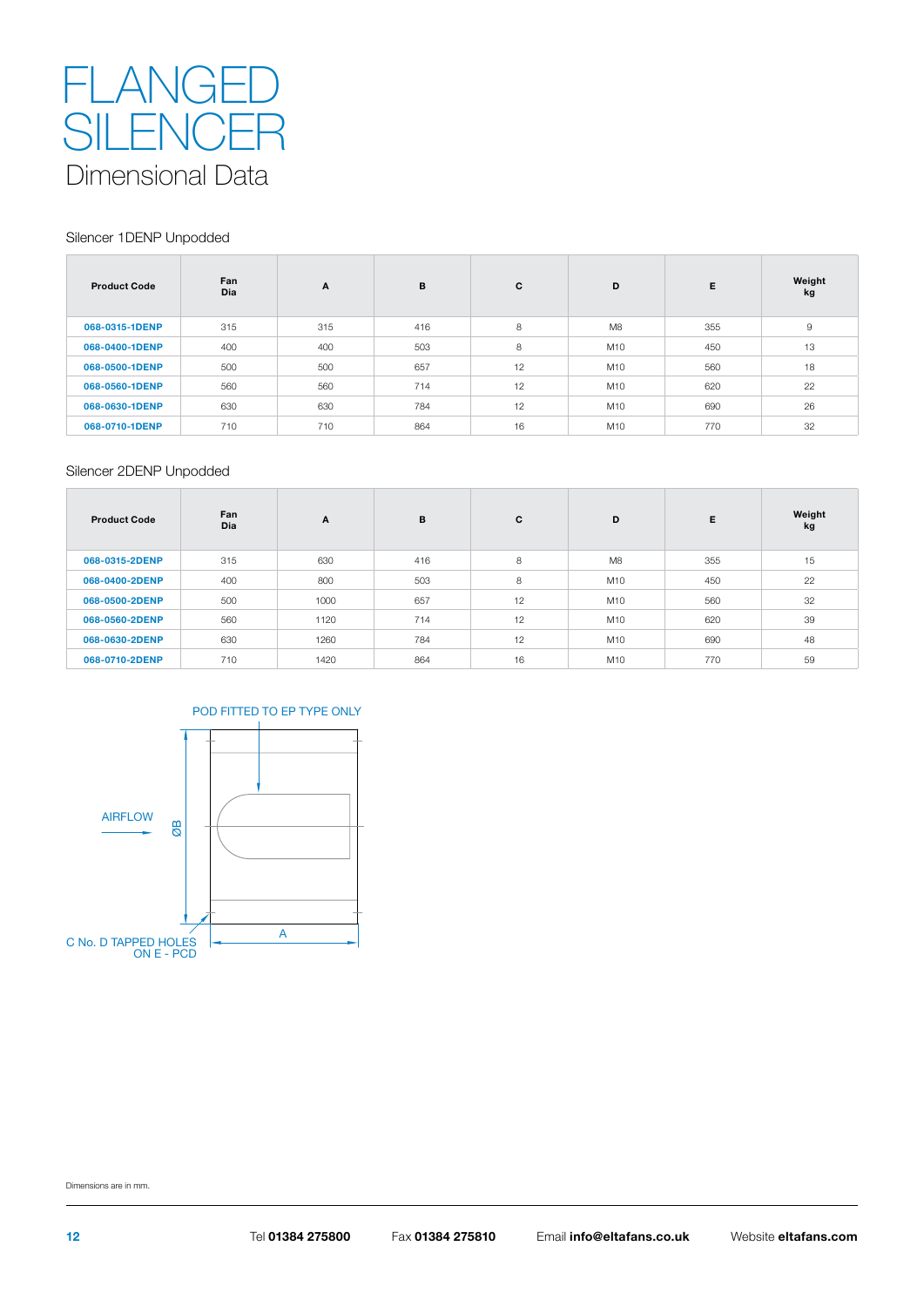# HIGH TEMPERATURE FLEXIBLE CONNECTOR

### **Accessories**

- Fit to matching flanges to provide flexible connection
- Polyurethane coated glass fiber fabric
- Supplied with plated steel band fixings
- Alternative materials available to order
- Suitable for -50°C and +200°C and up to 400°C / 2 hours







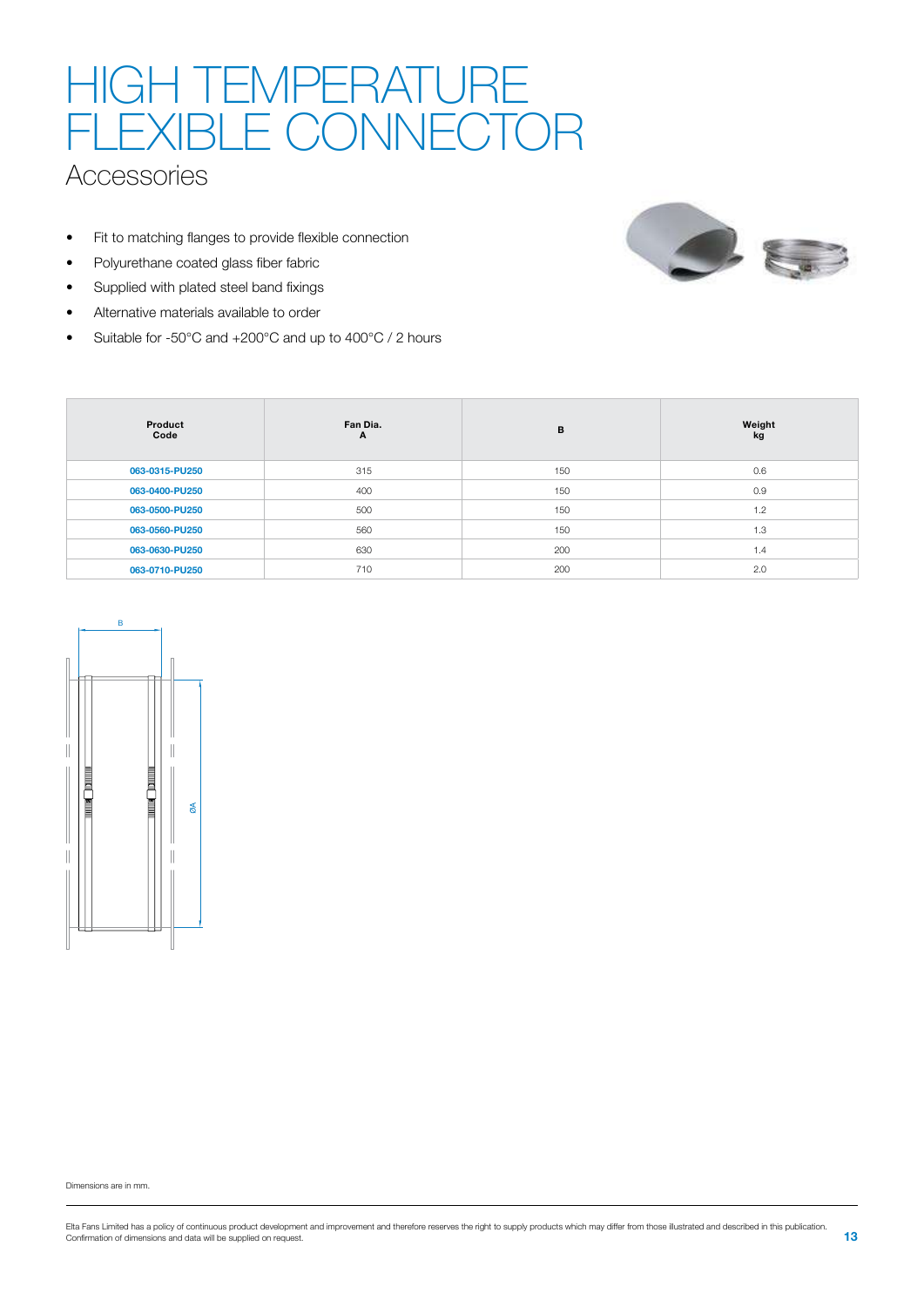

- Fits directly to fan case flange
- Provides easy connection to flexible connector or ducting
- Hot dip galvanised steel



| Product<br>Code | Fan Dia.<br>A | B   | C  | D   | Е  | F. | G   | Weight<br>kg |
|-----------------|---------------|-----|----|-----|----|----|-----|--------------|
| 061B-0315       | 315           | 375 | 30 | 1.5 | 8  | 10 | 355 | 0.7          |
| 061B-0400       | 400           | 475 | 40 | 1.5 | 8  | 12 | 450 | 1.2          |
| 061B-0500       | 500           | 585 | 45 | 2.0 | 12 | 12 | 560 | 2.6          |
| 061B-0560       | 560           | 645 | 45 | 2.0 | 12 | 12 | 620 | 3.0          |
| 061B-0630       | 630           | 715 | 45 | 2.0 | 12 | 12 | 690 | 3.5          |
| 061B-0710       | 710           | 795 | 45 | 2.0 | 16 | 12 | 770 | 3.7          |

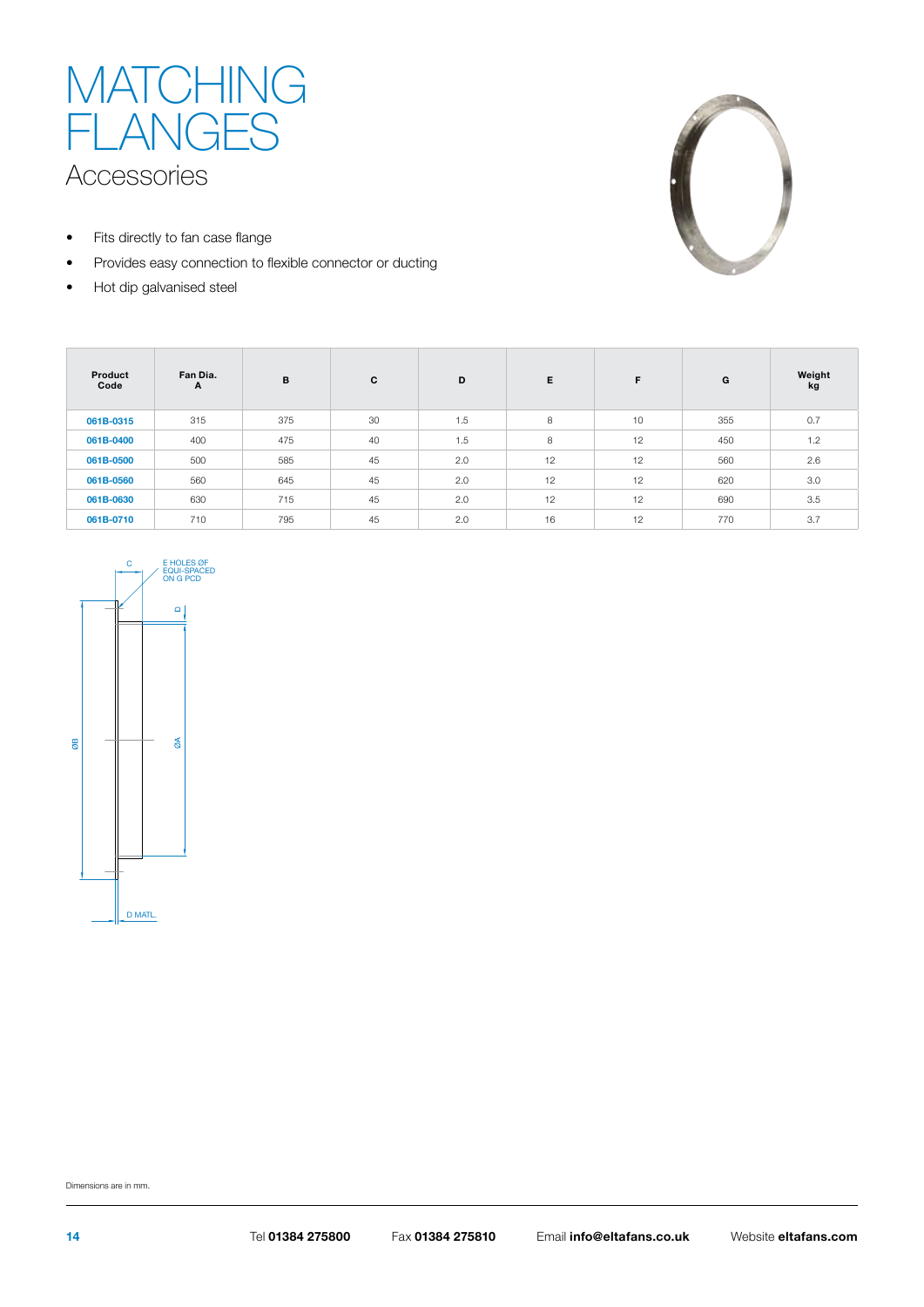## Accessories TPI TRANSITION PIECE

- For use with SQU-HT(S) range
- Rectangular to round transition
- 1.2mm galvanised steel



| Product<br>Code      | $\mathbf{A}$ | B   | C   | nD<br>(Nominal) | Weight<br>kg |
|----------------------|--------------|-----|-----|-----------------|--------------|
| <b>260-SQU-TPI-A</b> | 437          | 200 | 315 | 315             | 5            |
| 260-SQU-TPI-B        | 607          | 317 | 500 | 500             | 10           |
| <b>260-SQU-TPI-C</b> | 607          | 317 | 400 | 400             | 7            |
| 260-SQU-TPI-D        | 737          | 417 | 560 | 560             | 13           |
| 260-SQU-TPI-E        | 737          | 417 | 500 | 500             | 11           |
| 260-SQU-TPI-F        | 937          | 567 | 630 | 630             | 18           |
| 260-SQU-TPI-G        | 937          | 567 | 710 | 710             | 20           |





SECTION A-A

Dimensions in mm.

Elta Fans Limited has a policy of continuous product development and improvement and therefore reserves the right to supply products which may differ from those illustrated and described in this publication.<br>Confirmation o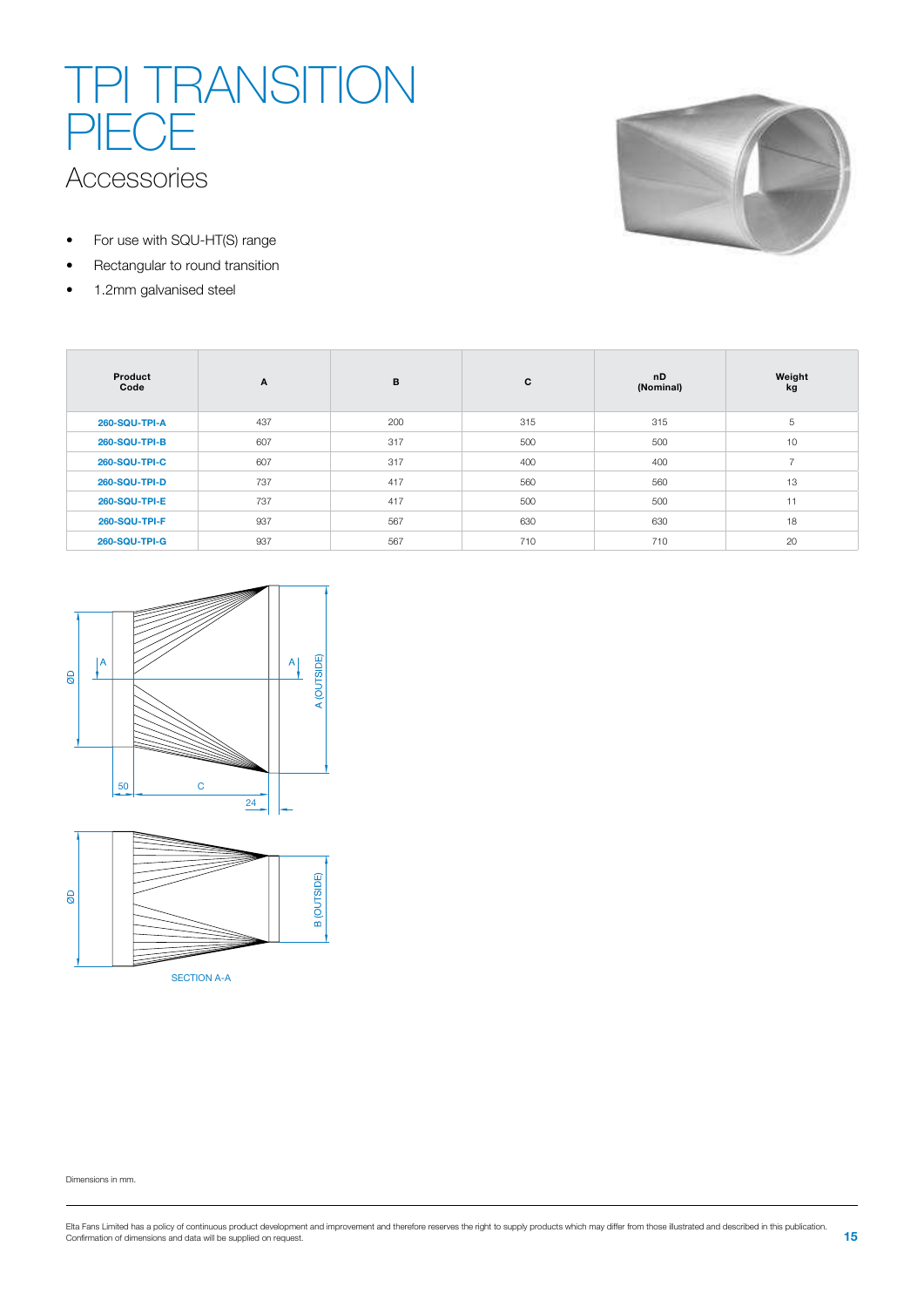# Accessories TPO TRANSITION PIECE



- For use with SQU-HT(S) and SSQU range
- Rectangular to round transition
- 1.2mm galvanised steel

| Product<br>Code       | A   | B   | C   | ØD  | Weight<br>kg   |
|-----------------------|-----|-----|-----|-----|----------------|
| 260-SQU-TPO-A         | 437 | 215 | 315 | 315 | 5              |
| 260-SQU-TPO-B         | 607 | 269 | 500 | 500 | 9              |
| <b>260-SQU-TPO-C</b>  | 607 | 269 | 400 | 400 | $\overline{7}$ |
| 260-SQU-TPO-D         | 737 | 299 | 560 | 560 | 12             |
| 260-SQU-TPO-E         | 737 | 299 | 500 | 500 | 10             |
| 260-SQU-TPO-F         | 937 | 349 | 630 | 630 | 18             |
| 260-SQU-TPO-G         | 937 | 349 | 710 | 710 | 18             |
| 260-SSQU-TPO-A        | 437 | 162 | 315 | 315 | $\overline{4}$ |
| <b>260-SSQU-TPO-B</b> | 607 | 222 | 500 | 500 | $\overline{9}$ |
| 260-SSQU-TPO-C        | 607 | 246 | 400 | 400 | 8              |
| 260-SSQU-TPO-D        | 737 | 239 | 560 | 560 | 12             |
| 260-SSQU-TPO-E        | 737 | 301 | 500 | 500 | 11             |
| 260-SSQU-TPO-F        | 937 | 295 | 710 | 710 | 18             |
| 260-SSQU-TPO-G        | 937 | 343 | 710 | 710 | 18             |
| 260-SSQU-TPO-H        | 937 | 343 | 630 | 630 | 16             |





Dimensions in mm.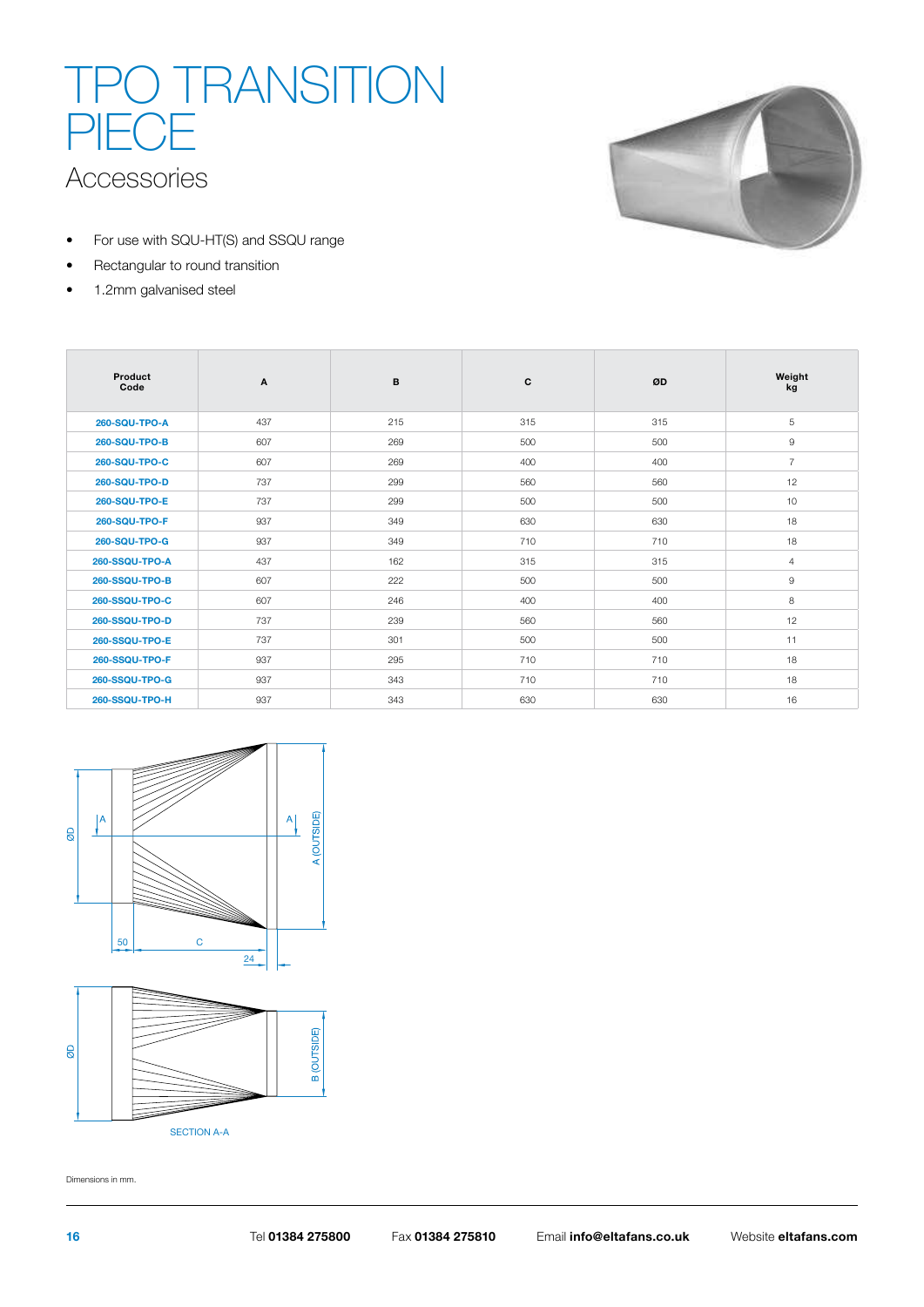## VERTICAL WEATHER HOOD Accessories

- For use with SQU-HT(S) and SSQU range
- External Weather Hood for outdoor applications
- Pre-fitted birdguard
- 0.9mm galvanised steel



| Product<br>Code | A   | B   | C    | D   | Weight<br>kg |
|-----------------|-----|-----|------|-----|--------------|
| 064-SQU-WHV-A   | 437 | 202 | 562  | 126 | 4            |
| 064-SQU-WHV-B   | 607 | 272 | 731  | 126 | 6            |
| 064-SQU-WHV-C   | 737 | 303 | 862  | 126 | 8            |
| 064-SQU-WHV-D   | 937 | 352 | 1062 | 126 | 12           |

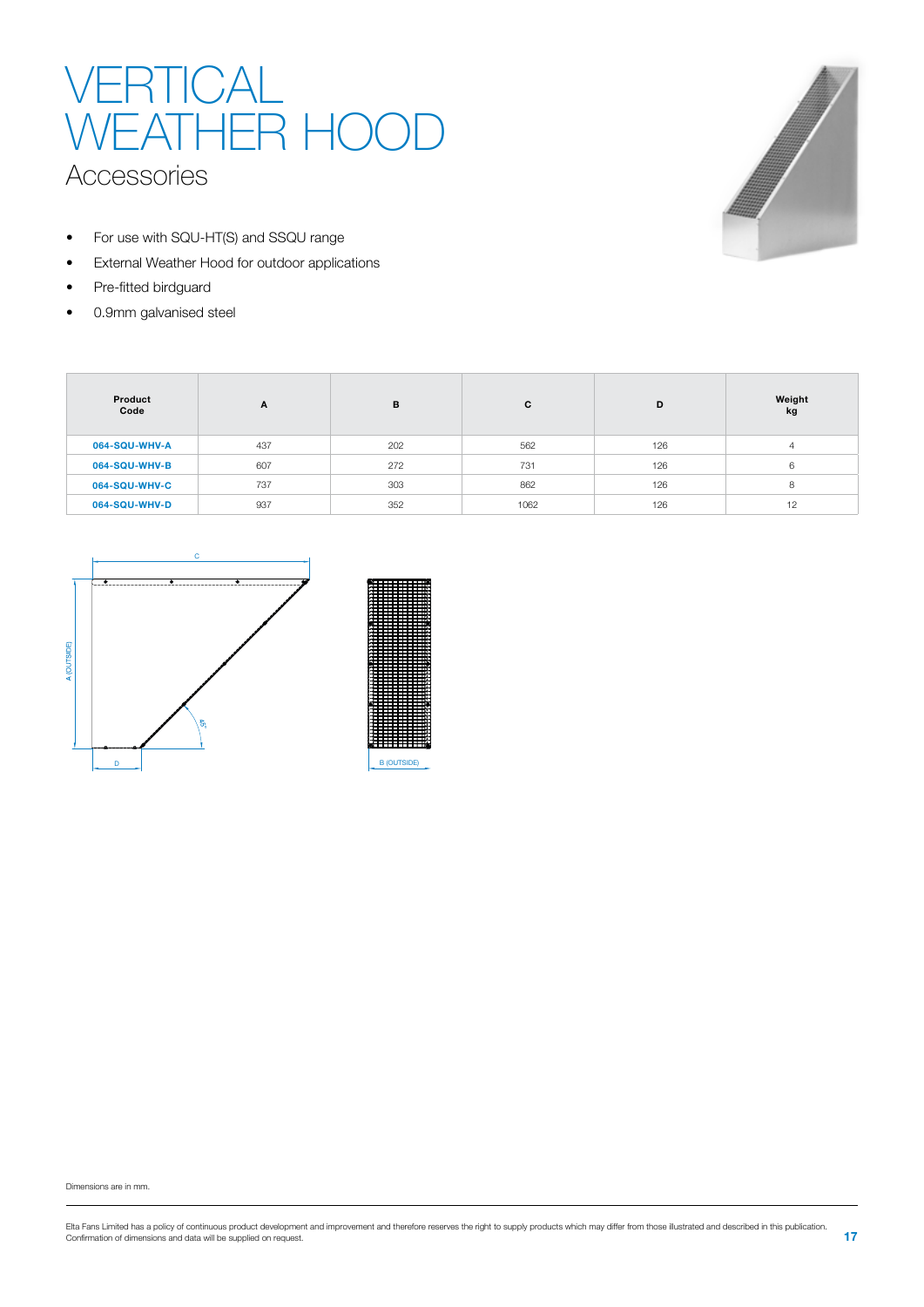**Notes**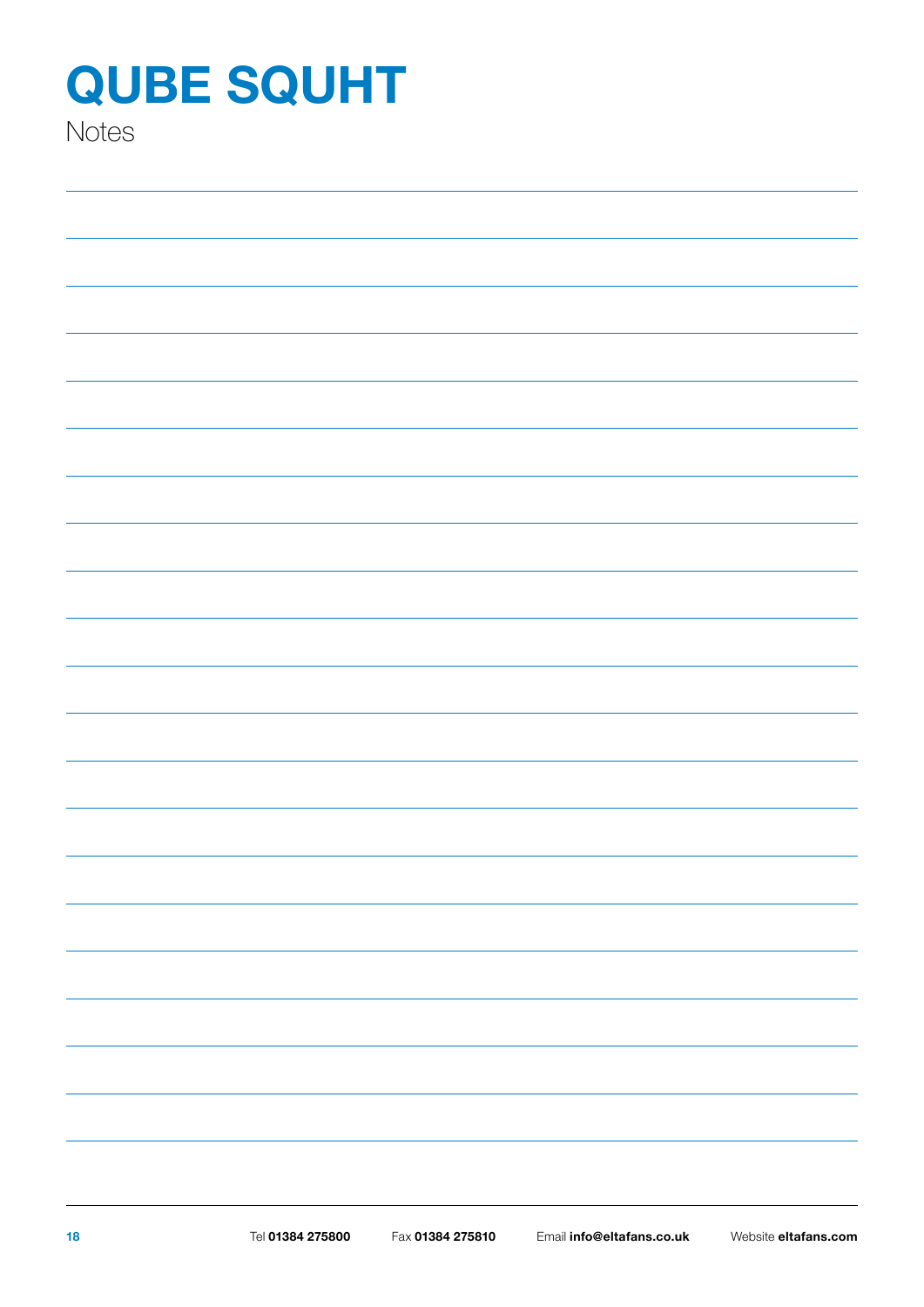**Notes**